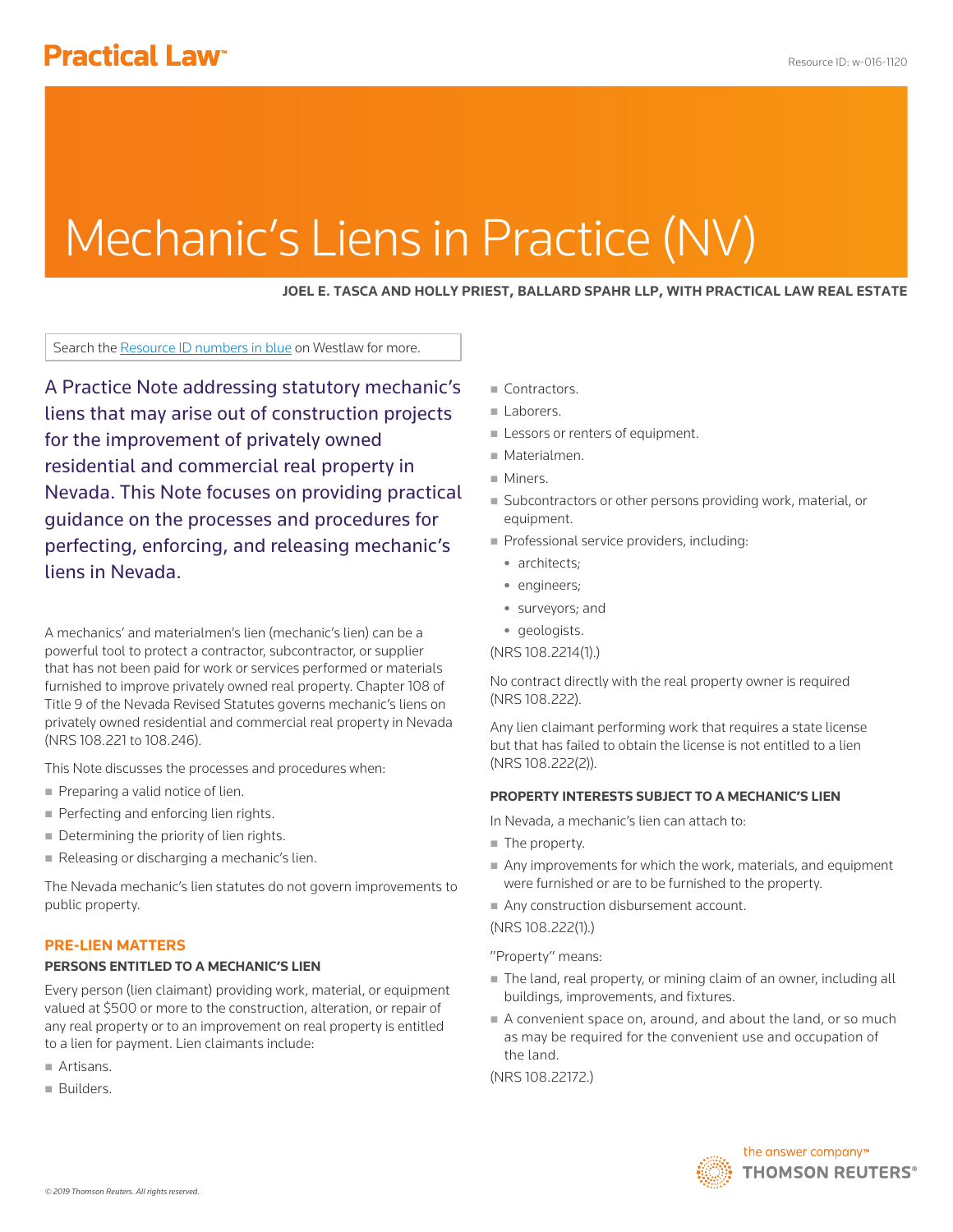An "improvement" is considered a development, enhancement, or addition to property (NRS 108.22128). Examples of improvements include:

- A building, railway, bridge, fence, street, or sidewalk.
- A system for irrigation, plants, sod, or other landscaping.
- Grading, grubbing, filling, or excavating.

#### (NRS 108.22128.)

If there is a construction contract for work on contiguous lots, the mechanic's lien attaches to the entire group of contiguous lots (*Schultz v. King*, 228 P.2d 401, 405 (Nev. 1951)).

## **NOTICE OF RIGHT TO LIEN**

Most claimants having a potential lien claim are required to serve a notice of right to lien as a condition precedent to a valid lien claim. When required, the lien claimant must serve the following people with this notice:

- The property owner.
- The prime contractor if the claimant is a subcontractor or equipment or material supplier.

#### (NRS 108.245(1).)

The following lien claimants are not required to serve a notice of right to lien as a condition precedent to a valid lien claim:

- Claimants performing only labor to the real property (laborers).
- Claimants having rights under NRS 608.150.
- Prime contractors or other persons having a direct contract with the property owner.

(NRS 108.245(1), (5).)

Serve the notice of right to lien any time after the claimant first provided material, work, or services for the improvement of the real property. If there is a contract between the parties, the amount of the lien claim is limited to the unpaid balance owed under the contract. If there is no contract, the amount of the lien claim is equal to the fair market value of the material, work, or services. (NRS 108.222(1)(a), (b).)

Serve the notice of right to lien by either:

- Personal delivery.
- Certified mail.

(NRS 108.245(1).)

Once the claimant serves the notice of right to lien, the claimant may only claim a lien for the value of the material, work, or services provided:

- In the 31 days before the claimant delivered the notice of right to lien.
- After the claimant delivered the notice of right to lien until completion.

## (NRS 108.245(6).)

When required, failure to timely serve a notice of right to lien on the property owner is fatal to a valid lien claim (NRS 108.245(3)). A subcontractor or equipment or material supplier that serves the property owner with the notice of intent to lien but fails to also serve a copy on the prime contractor is subject to disciplinary proceedings. This failure is not fatal to the subcontractor or equipment or material supplier's lien claim. (NRS 108.245(1).)

#### **Required Content and Form of the Notice of Right to Lien**

Nevada law prescribes the form for the notice of right to lien. The notice must be substantially in the statutory form. Do not alter the form.

The notice of right to lien must include:

- The property owner's name and address.
- A general description of the work, materials, equipment, or services contributed by the claimant.
- A property description or street address.
- A statement that the work, materials, equipment, or services were provided under contract.
- The name of the party that contracted for the work, materials, equipment, or services.
- A statement that the claimant has the right to claim a lien in the future if not paid.
- The claimant's signature.

(NRS 108.245(1).)

## **NOTICE OF INTENT TO LIEN (RESIDENTIAL ONLY)**

Any lien claimant providing work, equipment, materials, or services under contract for the improvement of single family or multi-family residences (including apartment houses) must serve the property owner with a notice of intent to lien (NRS 108.226). Laborers do not have to serve a notice of intent to lien (NRS 108.226(6)).

The notice of intent to lien is in addition to the requirement to serve a notice of right to lien.

The claimant must serve the notice of intent to lien by either:

- Personal delivery.
- Certified mail.
- (NRS 108.226(6).)

Serve the notice of intent to lien at least 15 days before recording the notice of lien (NRS 108.226(6); see Notice of Lien).

#### **Required Content and Form of the Notice of Intent to Lien**

The Nevada mechanic's lien statute prescribes the form and content for the notice of intent to lien. A claimant must substantially comply with the statutory form. (NRS 108.245(1).)

The notice of intent to lien:

- $\blacksquare$  Is addressed to the owner at the owner's address.
- Notifies the owner that the claimant has supplied materials or equipment or performed work or services for the improvement of the owner's real property.
- $\blacksquare$  Includes a general description of the materials, equipment, work, or services.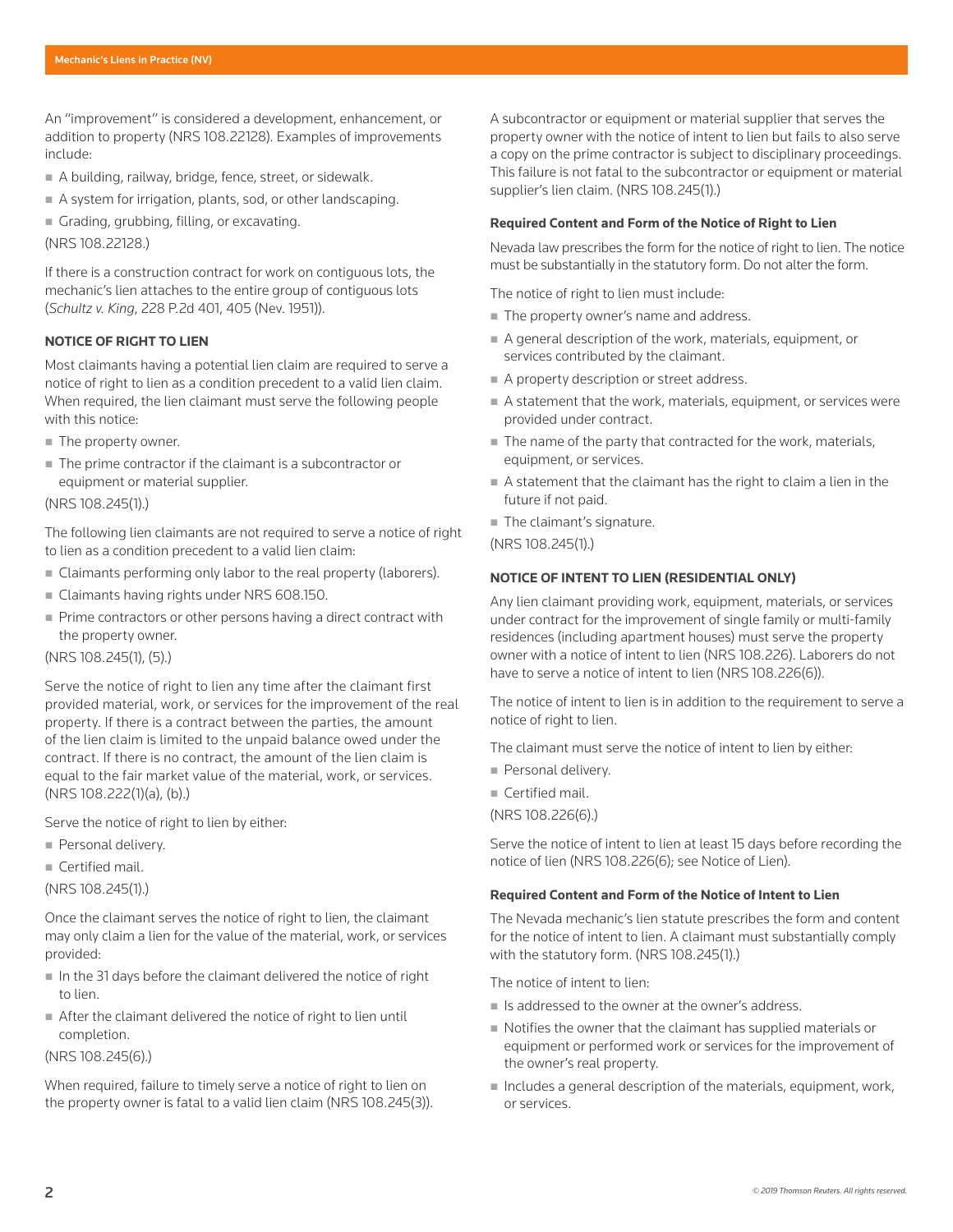- $\blacksquare$  Identifies if the claimant worked under a contract with the general contractor or a subcontractor.
- Notifies the property owner that the claimant may record a notice of lien at a future date, if necessary.

## **CREATING AND PERFECTING A MECHANIC'S LIEN NOTICE OF LIEN**

A claimant perfects its mechanic's lien when the claimant records a notice of lien:

- With the county recorder for the county where the real property is located.
- Within 90 days following:
	- $\bullet$  the completion of the work;
	- the last date the claimant delivered material or furnished equipment for the improvement; or
	- the last date the claimant performed work for the improvement.

(NRS 108.226(1) and 108.228.)

The claimant must serve the notice of lien on the property owner within 30 days following recording. Complete service by any of the following methods:

- Personal delivery on the owner or the registered agent of the owner.
- Certified mail, return receipt requested to the owner's residence, usual place of business, or registered agent's address.

(NRS 108.227(1)(a), (b).)

If the claimant cannot determine the owner's or registered agent's address, the claimant may complete service by doing all of the following (commonly known as "nail and mail" service):

- **Posting a copy of the notice of lien in a conspicuous place on the** property.
- Delivering a copy of the notice of lien to any person residing at the property.
- Mailing a copy of the notice of lien addressed to the property owner at:
	- $\bullet$  the property;
	- the owner's address identified in the vesting deed;
	- the owner's address identified in the property tax records (county assessor's office) for the improved property; or
	- the owner's address identified in the records of the county recorder for the county where the real property is located.

## (NRS 108.227(1)(c).)

If there is more than one property owner, the claimant satisfies the service requirements by serving one of the owners (NRS 108.227(2)).

Claimants other than the prime contractor (subcontractors, equipment suppliers, and materialmen) serving and recording a notice of lien must deliver a copy to the prime contractor. Failure to deliver notice to the prime contractor is grounds for disciplinary proceedings. (NRS 108.227(3).)

#### **Required Content and Form of Notice of Lien**

The Nevada mechanic's lien law prescribes the form for the notice of lien. The notice of lien must substantially comply with the statutory form. (NRS 108.226(5).)

The notice of lien must include all of the following:

- The amount claimed due, after deducting all credits and offsets.
- The owner's name, if known.
- The name of the party that contracted with the claimant.
- The payment terms.
- A description of the property sufficient for identification (legal description, property address, or assessor's parcel number).
- (NRS 108.226(2).)
- The claimant's signature acknowledged under oath (NRS 108.226(3)).

Failure to strictly comply is fatal to a valid lien claim.

#### **Notice of Completion**

The property owner can accelerate the deadline for a lien claimant to record a notice of lien by recording a notice of completion. If the owner records a notice of completion, the claimant must record and serve the notice of lien within 40 days. (NRS 108.226(1)(a), (b).)

#### **AMENDING THE NOTICE OF LIEN**

A claimant may amend a notice of lien at any time:

- Before trial to enforce and foreclose the lien.
- After beginning the action to enforce the lien but before entry of judgment.

#### (NRS 108.229.)

A claimant may amend the notice of lien to correct or clarify any statement in the notice. The claimant may amend the description of the property unless the amendment prejudices a bona fide purchaser (NRS 108.229(5)).

Serve the amended lien within 30 days of recording in the same manner as required for the original notice of lien (NRS 108.229(1)).

Any immaterial inconsistencies between the amended notice of lien and original notice of lien generally do not give a defense to a valid lien. However, a court may deem inconsistencies material and a defense to the lien, including if the statement:

- Resulted from fraud or the claimant made the statement intentionally.
- $\blacksquare$  Is misleading and the adverse party is prejudiced.

(NRS 108.229(1)(a), (b).)

## **WAIVER OF LIEN**

In Nevada, a contractor (or subcontractor or materialman) cannot prospectively waive or modify lien rights before performing the work (or providing materials) or as part of the contract for the project (NRS 108.2453(1)).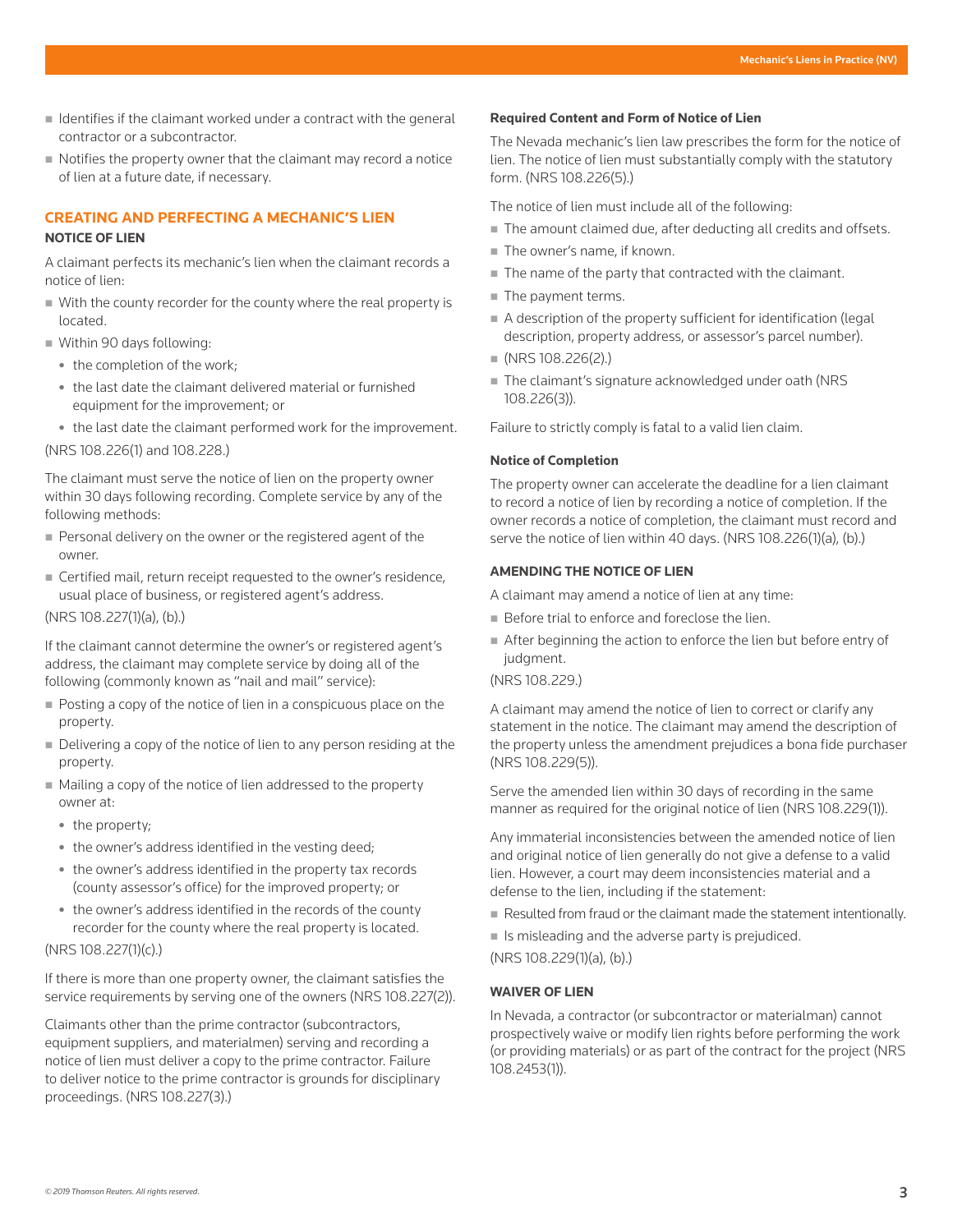A lienor can waive its lien rights:

- As a condition to receiving payment, provided the waiver is only effective if the lienor actually receives the payment (a conditional waiver).
- Unconditionally after receiving payment (an unconditional waiver).

A lienor may sign and deliver a lien waiver in exchange for a progress payment or a final payment.

Nevada law prescribes the forms for lien waivers and the circumstances for when to use each form. To be enforceable, the waiver must be in the statutory form. Do not alter the statutory form. (NRS 108.2457(5)(a)-(d).)

## **ENFORCING THE MECHANIC'S LIEN**

To enforce a mechanic's lien against the property, the claimant must bring a foreclosure action in the county where the real property is located (NRS 108.239).

The complaint should allege all of the following elements:

- The plaintiff provided labor, materials, equipment, or professional services to improve the real property.
- The existence of a written contract or the facts establishing the contract.
- The value of the work, service, materials, or equipment provided, less any payments received.
- The plaintiff was not paid.
- The plaintiff complied with all preliminary notice requirements.
- $\blacksquare$  The plaintiff claims a valid lien.

Although the complaint is for foreclosure, the claimant also typically includes contract based causes of action (NRS 108.244).

The lien claimant should name as defendants the property owner, community association (if any), prime contractor, or subcontractor that failed to pay under the contract. The claimant should also name any party with a recorded interest in the property, including coordinate lien holders.

For more information on the judicial foreclosure process, see Practice Notes, Residential Foreclosures (Judicial) (NV) (W-019-0178) and Commercial Foreclosures (Judicial) (NV) (W-019-0955).

#### **TIME LIMITATION**

A mechanic's lien is valid for six months from the recording date of the notice of lien unless the party claiming the lien:

- Commences an action to foreclose the lien by complaint, crosscomplaint, or counterclaim:
	- at least 30 days after recording the notice of lien; and
	- no more than six months after recording the notice of lien.
- (NRS 108.233(1) and 108.244.)
- Records a notice of pendency of action (also known as a notice of *lis pendens*) at the same time as filing the complaint with the county recorder for the county where the real property is located (NRS 14.010 and 108.239(2)(a)).
- **Publishes a notice of foreclosure at the same time as filing the** complaint once a week for three consecutive weeks in a newspaper of general circulation in the county where the real property is located (NRS 108.239(2)(b)).
- Delivers the notice of foreclosure personally or by certified mail, return receipt requested, to all other parties with a recorded interest in the property.

Failure to commence a foreclosure action and file a notice of pendency within the six-month period automatically extinguishes the unreleased lien.

For a general discussion of residential and commercial foreclosure procedures in Nevada, see Practice Notes, Residential Foreclosures (Judicial) (NV) (W-019-0178), Residential Foreclosures (Nonjudicial) (NV) (W-010-1072), Commercial Foreclosures (Judicial) (NV) (W-019-0955), and Commercial Foreclosures (Nonjudicial) (NV) (W-010-7880).

## **STATEMENT OF FACTS CONSTITUTING LIEN**

Any other party claiming a lien may join the claimant's foreclosure action by filing a statement of facts within a reasonable time after the original claimant publishes and delivers the notice of foreclosure (NRS 108.239(3)).

The coordinate lien claimants should also record a notice of pendency.

#### **PRIORITY OF MECHANIC'S LIENS IN A FORECLOSURE**

The priority of a mechanic's lien is determined as of the date that work commenced and visible construction begins. All mechanic's liens relate back for priority purposes to that date. (NRS 108.225 and 108.22112.) Preparatory work is not commencement of work for purposes of priority (*Byrd Underground, L.L.C. v. Angaur, L.L.C.*, 332 P.3d 273 (Nev. 2014)).

The mechanic's lien takes priority over any deed of trust or other encumbrance recorded after the construction of an improvement visibly commenced (NRS 108.225(a); *Byrd Underground, L.L.C.*, 332 P.3d 273).

## **DISCHARGING A MECHANIC'S LIEN**

A mechanic's lien is discharged automatically and by operation of law if the claimant fails to do both of the following within six months after recording the notice and claim of lien:

- Commence an action to enforce the lien.
- Record a notice of *lis pendens* with the county recorder for the county where the real property is located.

(NRS 108.233(2); see Time Limitation.)

A mechanic's lien may also be discharged when:

- The claimant voluntarily delivers and records a discharge or release of notice of lien not less than ten days after receiving full payment (NRS 108.2437).
- The claimant (or the claimant's representative) signs on the margin of the originally recorded notice of lien and acknowledges that the mechanic's lien claim was satisfied by receiving full payment (NRS 108.2433(1)).